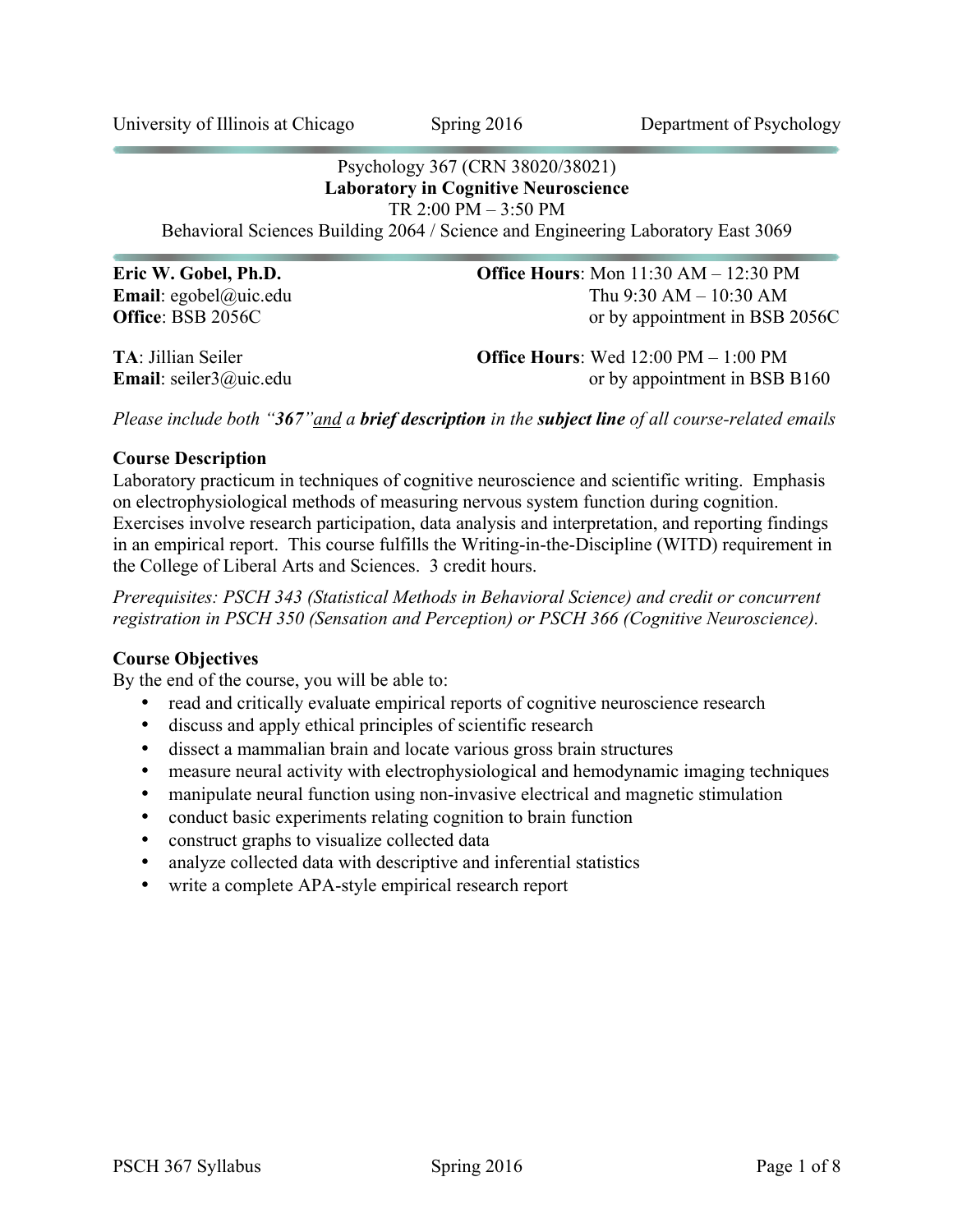### **Materials**

# **Course Website**

The Blackboard course website found at https://uic.blackboard.com/ contains important course information and documents (including lecture slides in PDF format, assignment instructions, additional required readings, helpful resources, and any revisions to the course schedule) and will be used for electronic submission of assignments. *You are responsible for all information and material that is posted on Blackboard*.

# **Microsoft Office Software**

This course will require you to complete assignments using software in the Microsoft Office suite, such as Word, Excel, and/or PowerPoint. The on-campus computer labs will have this software installed, and you can download Microsoft Office 365 at no cost using your UIC account (see http://accc.uic.edu/service/office-365).

# **Highly Recommended Textbook**

While there is no required textbook for this course, this affordable textbook is **highly recommended**. The chapter readings on the course schedule are from this textbook.

Beins, B. C., & Beins, A. M. (2012). *Effective writing in psychology: Papers, posters, and presentations* (2nd ed.). Malden, MA: Wiley-Blackwell. ISBN: 978-0-470-67244-0 (paperback). Electronic versions are also available from Wiley and Amazon.

Beyond being helpful for writing papers in this course, this textbook can serve as a very useful reference for any future writing projects, posters, and presentations – not only in psychology, but in any scientific field. It also details the most common aspects of APA format and style.

# **Optional Recommended Books**

Some additional *recommended* books that may be helpful to you, depending on your academic goals, are below. They are completely optional.

Harrington, M. (2011). *The design of experiments in neuroscience* (2nd ed.). Washington, DC: Sage. ISBN: 978-1-4129-7432-5 (paperback).

Covers many basic elements of research design, ethics, and writing specific for neuroscience research. Can be very helpful if you are planning on further research and/or graduate school in neuroscience.

American Psychological Association (2010). *Publication manual of the American Psychological Association* (6th ed., second printing). Washington, DC: American Psychological **Association** 

This provides complete details about proper APA format and style, and will be essential if you plan on going into graduate school in psychology or a social science. However, it may have limited use otherwise.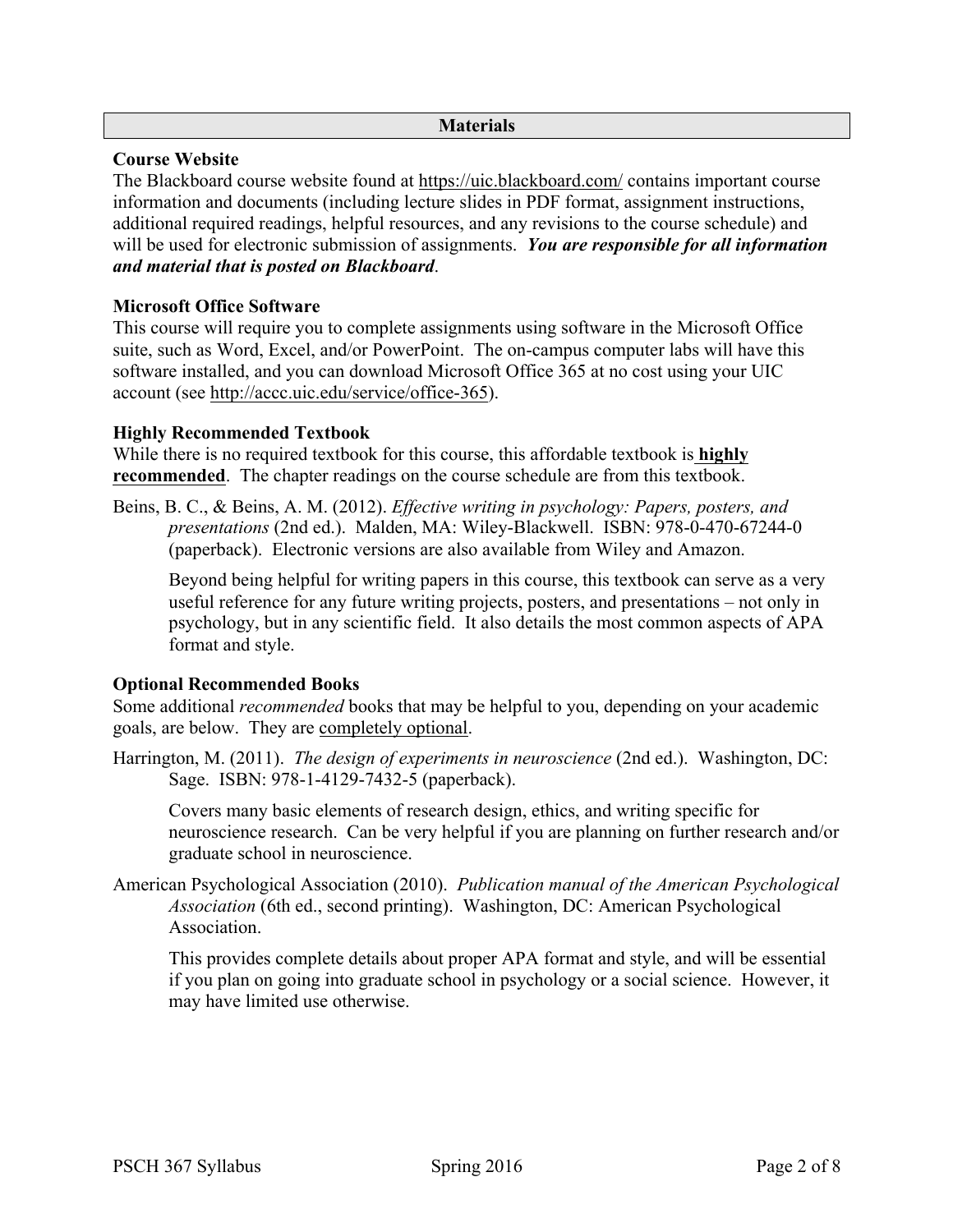#### **Assessment**

### **Course Requirements**

Students will participate in lab activities, complete a neuroanatomy lab practical, take four lab quizzes, and write four APA-style lab reports:

**Participation in Lab Activities (32%)**: You will receive *participation points for taking part in a number of lab activities*, including (but not limited to) a sheep brain dissection and data collection for lab reports. Occasionally you will have to complete *short homework assignments* based on the lab activities, which also count toward your participation score. Note that this makes it *imperative that you attend class regularly*; you are *expected to attend all class sessions* (except in the case of an excused absence such as athletic team travel, illness, emergencies, etc.). If you absolutely must miss a class session, you should discuss this with Dr. Gobel and/or your TA(s) beforehand.

**Neuroanatomy Lab Practical (5%)**: Following the neuroanatomy lecture and the sheep brain dissection, you will be required to complete a lab practical that will require identifying gross brain structures on intact and/or sectioned brains.

**Lab Quizzes (20%)**: Periodic lab quizzes will have several questions based on the lab activities and results, lecture material covering select aspects of cognitive neuroscience and scientific writing in APA style, and assigned readings that are posted on Blackboard.

**APA-Style Lab Reports (43%)**: Following four of the lab activities, you will have to write a partial or complete APA-style empirical report. These lab reports build progressively from just a Title Page and Method section for the Lab Report 1 to a full empirical report for the final lab report. Lab Report 2 will have a Results section and Figures in addition to the Title Page and Method; Lab Report 3 will add the Introduction and References sections, and Lab Report 4 will add the Discussion and Abstract to make a complete empirical report.

# **Grading Scale**

You will earn points from your performance on each of the course requirements:

Based on the total number of points you have earned at the end of the semester, the grading scale shown below will be used to assign letter grades in this course:

| <b>Letter Grade</b> |                 |                 |              |              |  |
|---------------------|-----------------|-----------------|--------------|--------------|--|
| Minimum Points      | 900<br>$(90\%)$ | 800<br>$(80\%)$ | 700<br>(70%) | 600<br>(60%) |  |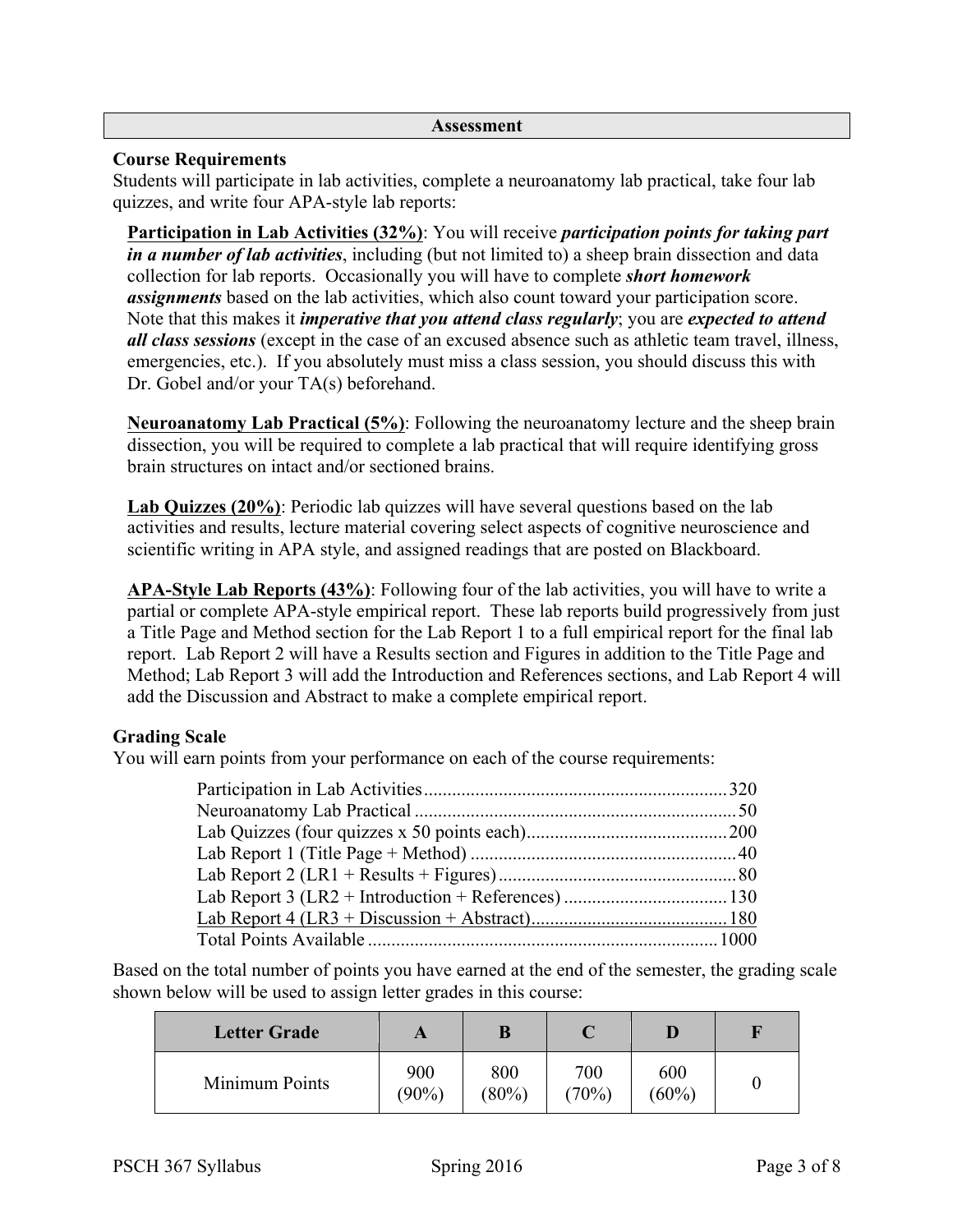#### **Course Policies**

### **Expectations**

It is expected that you will:

- Show up on time to every class session
- Actively participate in every class session
- **Be respectful** of your classmates, Dr. Gobel, and the TA(s)
- Complete reading assignments prior to the corresponding class session
- Submit all assignments on time
- **Read all course emails thoroughly**
- Not have side conversations during lecture
- Not use your phone or computer for non-course-related activities during class
- **Not pack up your materials before being dismissed**
- Ensure that all writing you submit is written clearly, is grammatically correct, and follows APA format and style (when applicable)

### **Attendance Policy**

It is the student's responsibility to *attend all class sessions on time* (except in the case of an excused absence). We will *begin class promptly at the course start time*. Participation points will be earned during class sessions, so attendance (and active participation) will have a direct effect on your course grade. In addition, your learning and performance in other aspects of the course will be maximized through your regular attendance.

### **Policy on Late Assignments**

It is expected that all assignments will be completed in full and turned in on time. *Late assignments will not be accepted.*

# **Email Policy**

As indicated above, you are also *responsible for carefully reading all course-related emails* from Dr. Gobel and the TA(s). Therefore, be sure that you *check your UIC email regularly* and that you are able to receive emails sent through Blackboard.

When emailing Dr. Gobel and/or your TA(s), please indicate the *course number* and a *brief description of the issue* in the subject line of all course-related emails. Make sure the subject line reflects the topic of your email (therefore, do not simply reply to the most recent email from me unless its subject line is relevant to your email). If applicable, please also identify your *TA and lab section time* in your email.

Before emailing, however, please check this Syllabus, the information on the Blackboard course site (including the FAQs section), and previous emails you have received to see if your question has already been answered. *While we will reply to emails in a timely manner, do not expect a response to questions that have already been answered.*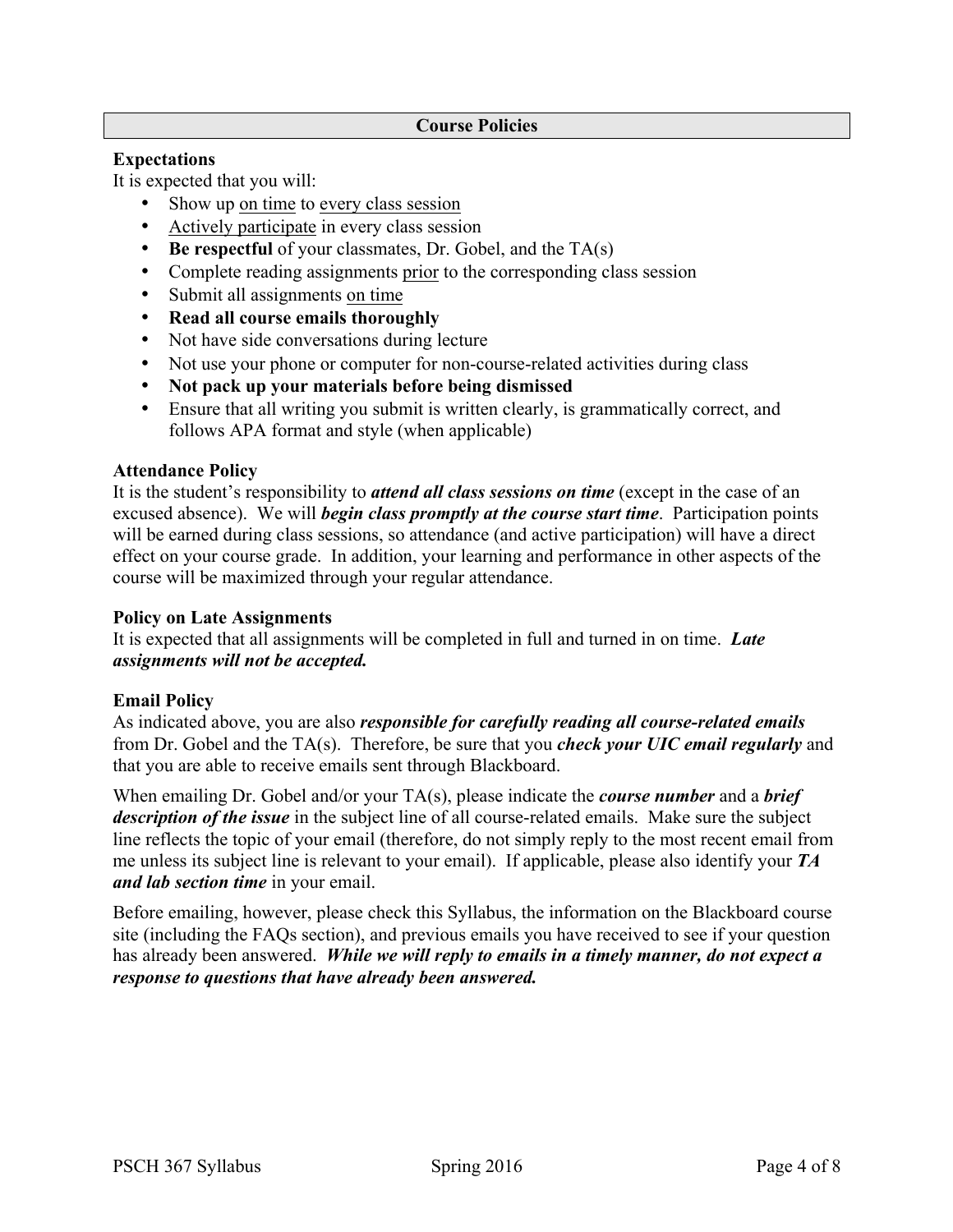# **Appropriate Classroom Behavior**

College students are adults and I will grant you the respect that comes with that. Therefore, please behave like adults during class and follow these guidelines about appropriate classroom behavior. Appropriate classroom behavior is simply a matter of *respecting the rights of others* in class and *maximizing your own learning*.

Maintain focus on class material during lecture and discussion. Research has shown that distracting yourself by multitasking during class impairs your learning and performance, and it may be disruptive or distracting to other students and is disrespectful to your instructors. Therefore, *please do not use your cell phone during class* except in extraordinary circumstances. The use of laptops or tablets for course-related purposes is perfectly fine, but please avoid using them for non-course-related activities during class. *Minimize talking* with other students during class, except when directed to discuss as part of an activity.

It likely goes without saying, but during discussion, please respect others and their opinions, and *refrain from discriminatory or hateful speech*. Inappropriate and/or disruptive behavior may result in you being asked to leave the room so that you are not interfering with the learning of other students.

Finally, *please do not pack up before being dismissed at the end of the class period*. It is extremely disruptive to other students and disrespectful to Dr. Gobel.

### **Disability Services**

"Concerning disabled students, the University of Illinois at Chicago is committed to maintaining a barrier-free environment so that individuals with disabilities can fully access programs, courses, services, and activities at UIC. Students with disabilities who require accommodations for full access and participation in UIC Programs must be registered with the Disability Resource Center (DRC). Please contact DRC at (312) 413-2183 (voice) or (312) 413- 0123 (TDD)."

*If you require accommodations due to a documented disability, please bring a letter from the DRC documenting the necessary accommodations and discuss these accommodations with Dr. Gobel (in person of by email) no later than the end of the second week of class or within one week of receiving new documentation.*

### **Religious Holidays**

I have tried to ensure that no major assignment due dates or exams fall on major religious holidays. However, *if there is a conflict with a religious holiday that you observe, please let me know by the end of the second week of class* and an appropriate accommodation will be made (note that you can always submit an assignment early).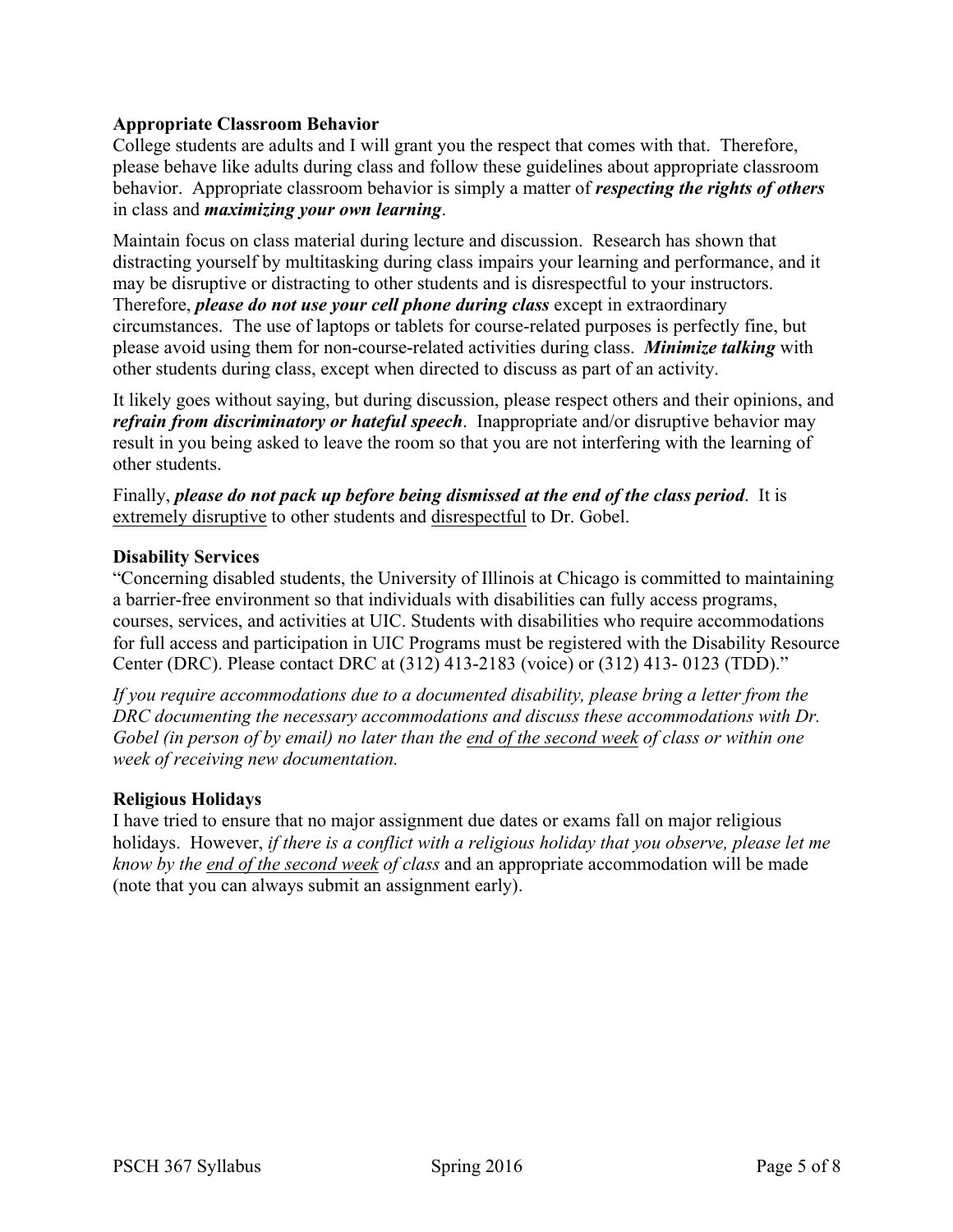#### **Additional Information and Resources**

### **APA Style**

Most papers in psychology must be written in APA (American Psychological Association) format. *You are responsible for following APA style and citation format in all your writing assignments for this course, when applicable*. The most complete resource for APA style is the Publication Manual of the APA, but Purdue's Online Writing Lab (OWL) is an excellent, concise, and free online reference documenting APA style:

http://owl.english.purdue.edu/owl/section/2/10/

### **Writing Center**

Tutors at the Writing Center can help you to organize and edit your writing. All students are welcome and encouraged to make an appointment to improve their writing. The optimum use is to *visit the Writing Center while preparing your draft of a writing assignment* and to make several visits. More information can be found at http://www.uic.edu/depts/engl/writing/about/

### **Psi Chi Tutoring**

Students in UIC's Psi Chi chapter with expertise in various psychology courses hold office hours throughout the week. The tutoring schedule is usually established a few weeks into the semester, and the relevant information will be posted on Blackboard when it becomes available.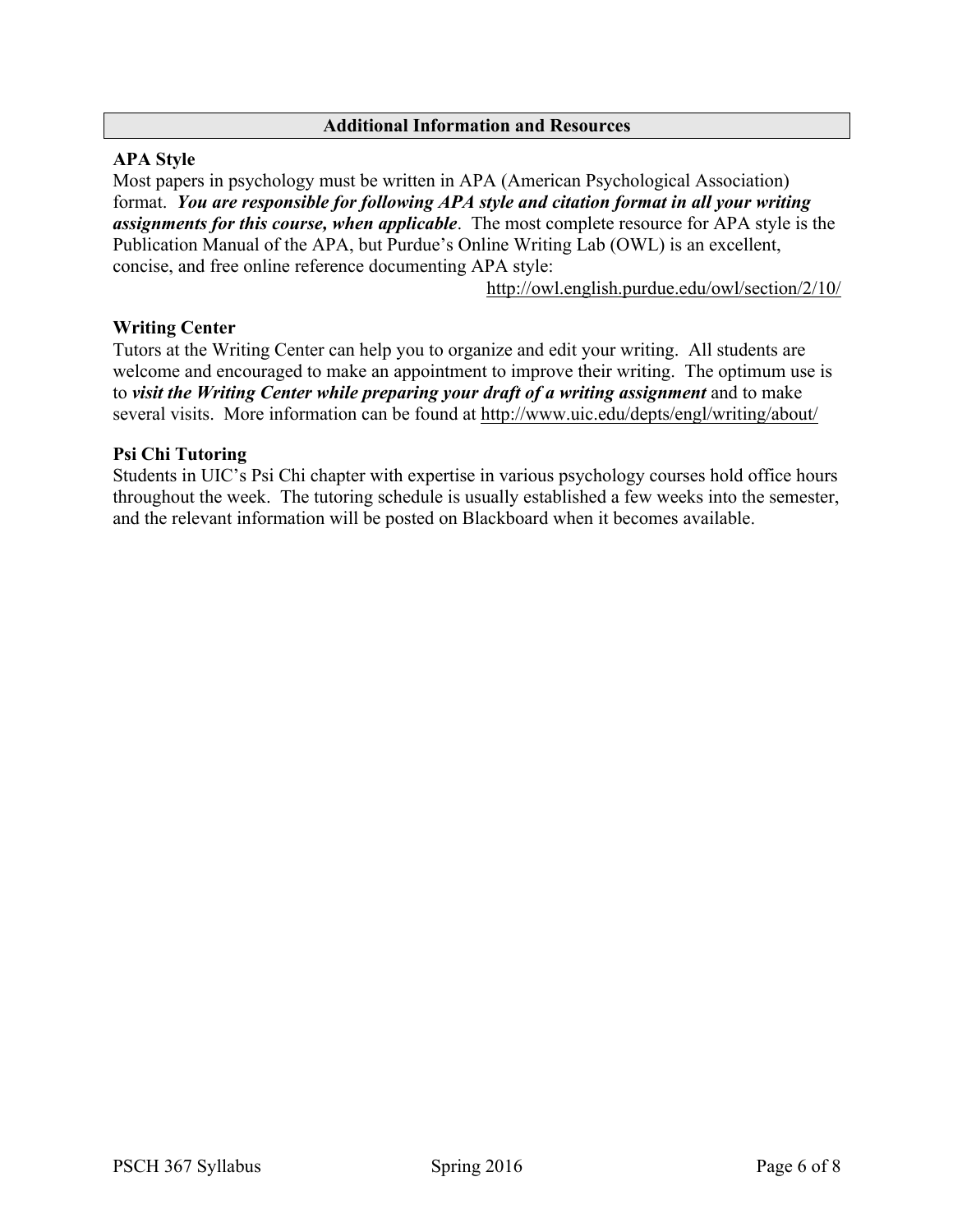### **Academic Honesty and Plagiarism**

*All work should be your own*. You are allowed, and even encouraged, to seek feedback from others, but all the writing you submit should be your own. Plagiarism is representing the words or ideas of others as your own, without crediting the source, and thus also includes copying or paraphrasing from your classmates or papers on the Internet. Major writing assignments will be submitted electronically via SafeAssign to automatically screen for potentially plagiarized material and ensure academic honesty.

Familiarize yourself with violations of academic honesty and the student disciplinary policy at http://www.uic.edu/depts/dos/studentconduct.html. Some FAO's about crediting others and avoiding plagiarism are available at http://tigger.uic.edu/~edelberg/crediting\_others/index.htm.

# **Guidelines Regarding Academic Integrity**

As an academic community, the University of Illinois at Chicago is committed to providing an environment in which research, learning, and scholarship can flourish and in which all endeavors are guided by academic and professional integrity. All members of the campus community students, staff, faculty, administrators—share the responsibility of insuring that these standards are upheld so that such an environment exists. Instances of academic misconduct by students, and as defined herein, shall be handled pursuant to the *Student Disciplinary Policy*.

Academic dishonesty includes, but is not limited to:

- **Cheating**: Either intentionally using or attempting to use unauthorized materials, information, people, or study aids in any academic exercise, or extending to or receiving any kind of unauthorized assistance on any examination or assignment to or from another person.
- **Fabrication**: Knowing or unauthorized falsification, reproduction, lack of attribution, or invention of any information or citation in an academic exercise.
- **Facilitating Academic Dishonesty/Plagiarism**: Intentionally or knowingly representing the words or ideas of another as one's own in any academic exercise.
- **Bribes, Favors, Threats**: Bribing or attempting to bribe, promising favors to or making threats against, any person, with the intention of affecting a record of a grade, grade, or evaluation of academic performance. Any conspiracy with another person who then takes or attempts to take action on behalf or at the direction of the student.
- **Examination by Proxy**: Taking or attempting to take an exam for someone else other than the student is a violation by both the student enrolled in the course and the proxy or substitute.
- **Grade Tampering**: Any unauthorized attempt to change, actual change of, or alteration of grades or any tampering with grades.
- **Nonoriginal Works**: Submission or attempt to submit any written work authored, in whole or part, by someone other than the student.

*Above guidelines from the UIC Undergraduate Catalog (www.uic.edu/ucat/catalog/GR.shtml)*